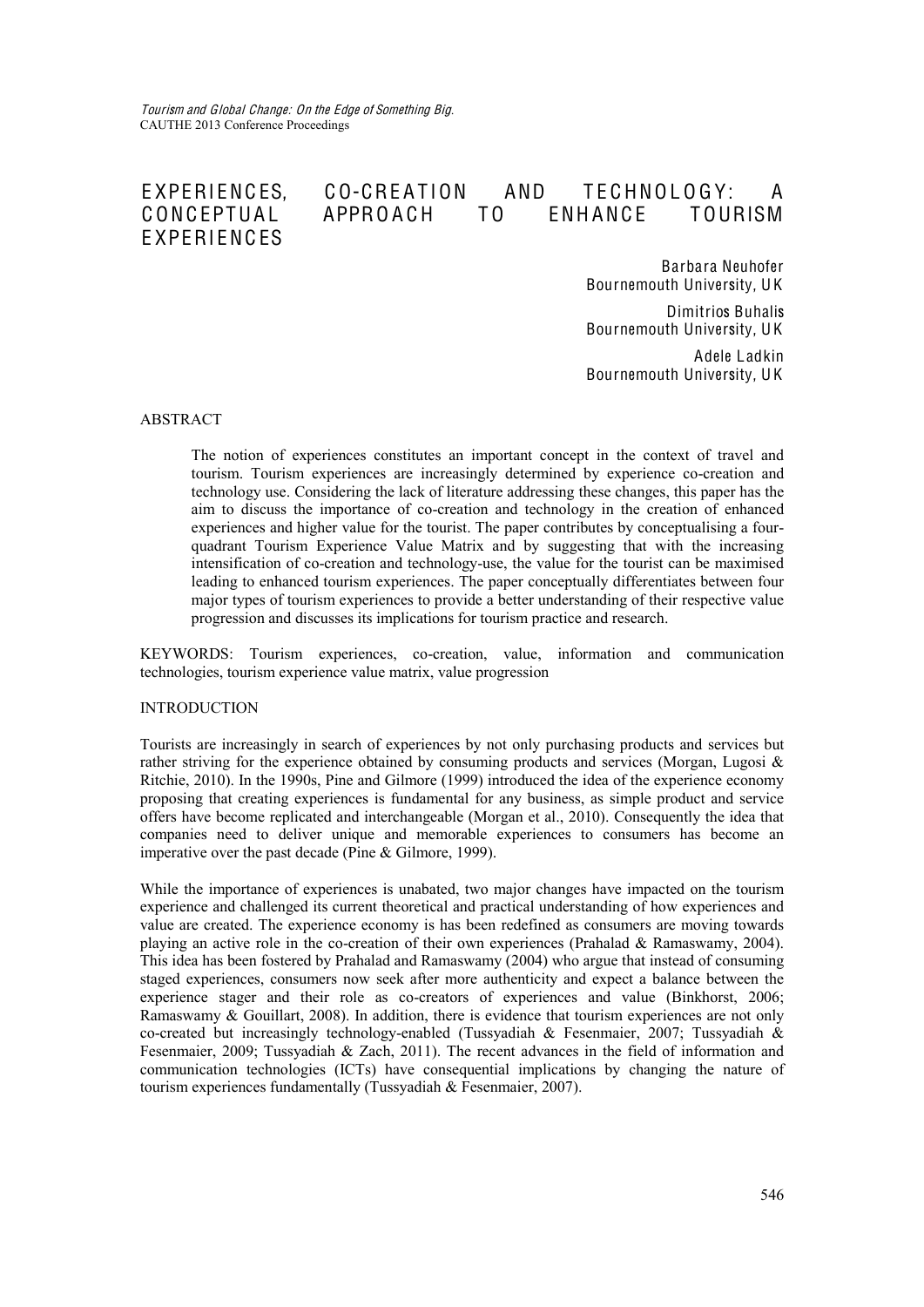With increasing empowerment through technology, experience co-creation has been multiplied, richer experiences are created (Gretzel & Jamal, 2009) and higher value can be achieved. While tourism experiences have been discussed in relation to both co-creation (Binkhorst & Den Dekker, 2009) and technology (Tussyadiah & Fesenmaier, 2007), the combination of these elements with respect to the overall enhancement of experiences constitutes a major gap. The continuous enhancement and creation of innovative, compelling and valuable experiences is critical for business operating in the dynamic tourism industry. This paper therefore sets out to conceptually discuss how conventional tourism experiences can be enhanced in light of the recent advances in co-creation and technology. For this purpose, this paper reviews the latest developments of co-creation and ICTs and then sheds light on their role in the enhancement of experiences and value. It then presents a Tourism Experience Value Matrix which conceptually differentiates between four types of tourism experiences, to provide a better understanding and clearer picture of value maximisation in the context of tourism experiences.

### THE NOTION OF TOURISM EXPERIENCES

Experiences have always constituted an important concept in tourism research (Uriely, 2005). Since its recognition in the 1960s, the notion of experience has been numerously defined and associated with a multiplicity of meanings (Moscardo, 2009). Depending on the respective discipline, a myriad of experience definitions from anthropological, sociological or psychological perspectives have emerged and evolved over time (Caru & Cova, 2003). In the domain of marketing, consensus seems to view experiences as personal occurrences, which are highly emotional significant obtained by the consumption of products and services (Holbrook & Hirschman, 1982). In acknowledging their distinctiveness from everyday life experiences (Cohen, 1979), experiences in the specific context of tourism have been portrayed as the search for the authentic in contrast to the inauthentic everyday life (MacCannell, 1973).

Experiences represent a significant component in the life of the contemporary consumer and have been regarded as the key to the understanding of consumer behaviour (Addis & Holbrook, 2001), the fundamental basis in marketing (Holbrook & Hirschman, 1982) and the experience economy (Pine  $\&$ Gilmore, 1999). Experiences became the focus of attention by the late 1990s with the emergence of the renowned notion of the experience economy (Pine & Gilmore, 1999). With increasing difficulty to create competitive offers (Prahalad & Ramaswamy, 2004), companies have been looking for ways to differentiate their products and services.

Designing and delivering experiences to consumers has been proposed as the answer to creating competitive advantage and added value (Grönroos, 2000). In this vein, Pine and Gilmore (1999) proposed the concept of the progression of economic value, which demonstrates the transformation of commodities and goods into services, and conversion of services to experiences, determining the output offering the highest level of value to the consumer. With consumers paying a high price in exchange for high value, the strategic production of experiences has become key concept in the field of marketing (Darmer & Sundbo, 2008).

### VALUE THROUGH EXPERIENCE CO-CREATION

With the proliferation of the experience economy concept in practice, companies have reached a point where they need to look for ways to enhance and differentiate their experiences offered. Due to the power shift in company-consumer relationships taking place, the strategic staging of experiences has become increasingly criticised (Binkhorst & Den Dekker, 2009). As consumers have become more active and powerful, the traditional creation of experiences has undergone a transformation (Prahalad & Ramaswamy, 2004). The process of experience staging is perceived to be highly business-oriented, one-directed and superficial and thus no longer suitable to meet the needs of contemporary and empowered consumers (Boswijk, Thijssen & Peelen, 2007).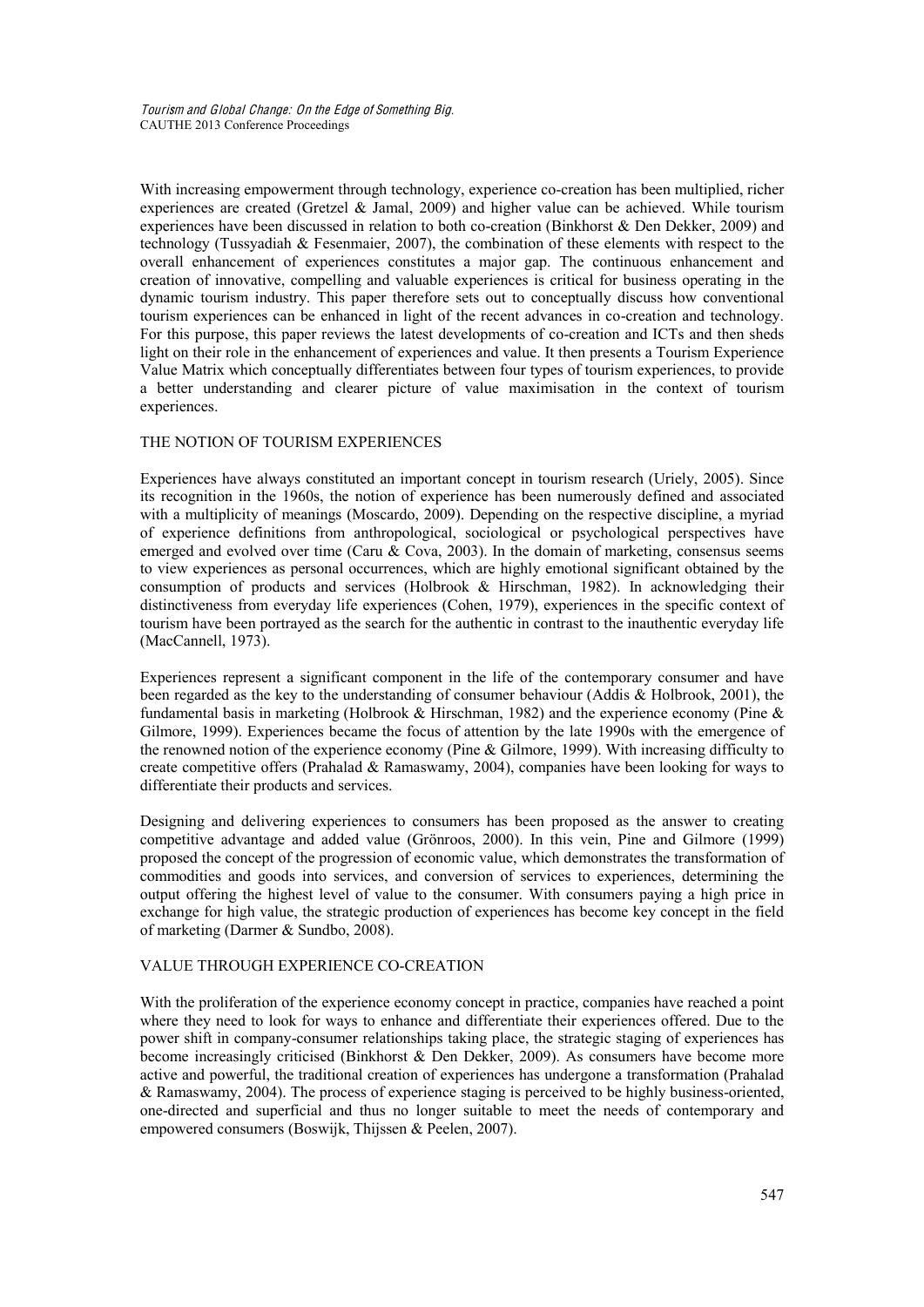Consumer experiences have moved towards consumer centricity, whereby individuals play the main role in shaping the creation of their personal experiences and value (Prahalad & Ramaswamy, 2004). This shift has been primarily induced by the Internet as consumers are no longer passive but encouraged to lead how they participate and respond to information (King, 2002). Consumers ask for a balance between the company staging the experience and their role in co-creating the experience (Binkhorst, 2006; Ramaswamy & Gouillart, 2008). This movement has thus led to a shift in the distribution of roles between companies and the consumers. In experience co-creation, the individual human being is regarded as the new starting point of the experience (Binkhorst & Den Dekker, 2009). This development demonstrates that it is paramount for businesses to enter in a dialogue with consumers to co-create experiences and value together (Binkhorst & Den Dekker, 2009). "The personal meaning derived from the co-creation experience is what determines the value to the individual" (Prahalad & Ramaswamy, 2004, p.14). Consumers are constantly in search of experiences that are particularly valuable to them and co-creation has been proposed as a new means to offer a unique value proposition for consumers (Boswijk et al., 2007).

Through co-creation, companies enter a new paradigm of value creation which fosters growth, innovation and competitive advantage (Shaw, Bailey & Williams, 2011). Co-creation of value can occur anywhere throughout the service chain (van Limburg, 2012). With the availability of new tools this process is reinforced, as consumers are more involved in every part of the system to proactively co-create experiences and value in every step of the consumption (Prahalad & Ramaswamy, 2004). In this vein, information and communication play a particularly crucial role by facilitating co-creation (Prahalad & Ramaswamy, 2004) and mediating the overall tourism experience (Tussyadiah  $\&$ Fesenmaier, 2007; Tussyadiah & Fesenmaier, 2009; Wang, Park & Fesenmaier, 2012).

### VALUE THROUGH INFORMATION AND COMMUNICATION TECHNOLOGIES

The proliferation of information and communication technologies has caused a fundamental impact shaping not only society but the way many industries operate. The adoption of a range of ICTs and the Internet has induced a paradigm shift in the tourism industry, known as e-tourism (Buhalis & Jun, 2011). The travel and tourism industry has always gone hand in hand with the developments in the field of technology (Buhalis, 2003). This is because tourism, as a service-dominant sector, particularly benefits from the integration of technological innovations (Stamboulis & Skayannis, 2003), due to its high information need and intensity (Buhalis & Jun, 2011). As a result, over the past decades, technology has revolutionised the nature of the tourism industry (Buhalis & Law, 2008) and has changed business practices by redefining roles and scopes of all stakeholders involved in the tourism system (Buhalis & Jun, 2011).

The advent of the Internet, as a platform of interaction, has played a critical role in advancing tourism (Buhalis & Law, 2008; Schmallegger & Carson, 2008). A wide range of technologies have come into use in the different stages of travel, i.e. prior, during and post-stage of the tourism experience consumption (Cho, Wang & Fesenmaier, 2002; Green, 2002; Mossberg, 2003; Gretzel, Fesenmaier & O'Leary, 2006; Huang, Backman & Backman, 2010). Stamboulis and Skayannis (2003) highlight that the plethora of ICTs available has had a substantial effect on the creation and consumption of the tourism product.

For instance, Binkhorst and Den Dekker (2009) argue that technologies, such as the Internet, virtual communities or immersive virtual worlds have altered how tourism is experienced. The emergence of the Web 2.0 and social media has turned the Internet into a wide space of social networking and collaboration of users (Sigala, 2009). Unlike any other medium before, social media embrace different people, technologies, content and new practices that support consumers in gathering information, sharing and creating new experiences (Xiang & Gretzel, 2010). Social media have become one of the most critical tools for both tourism businesses to dynamically engage with consumers and tourists to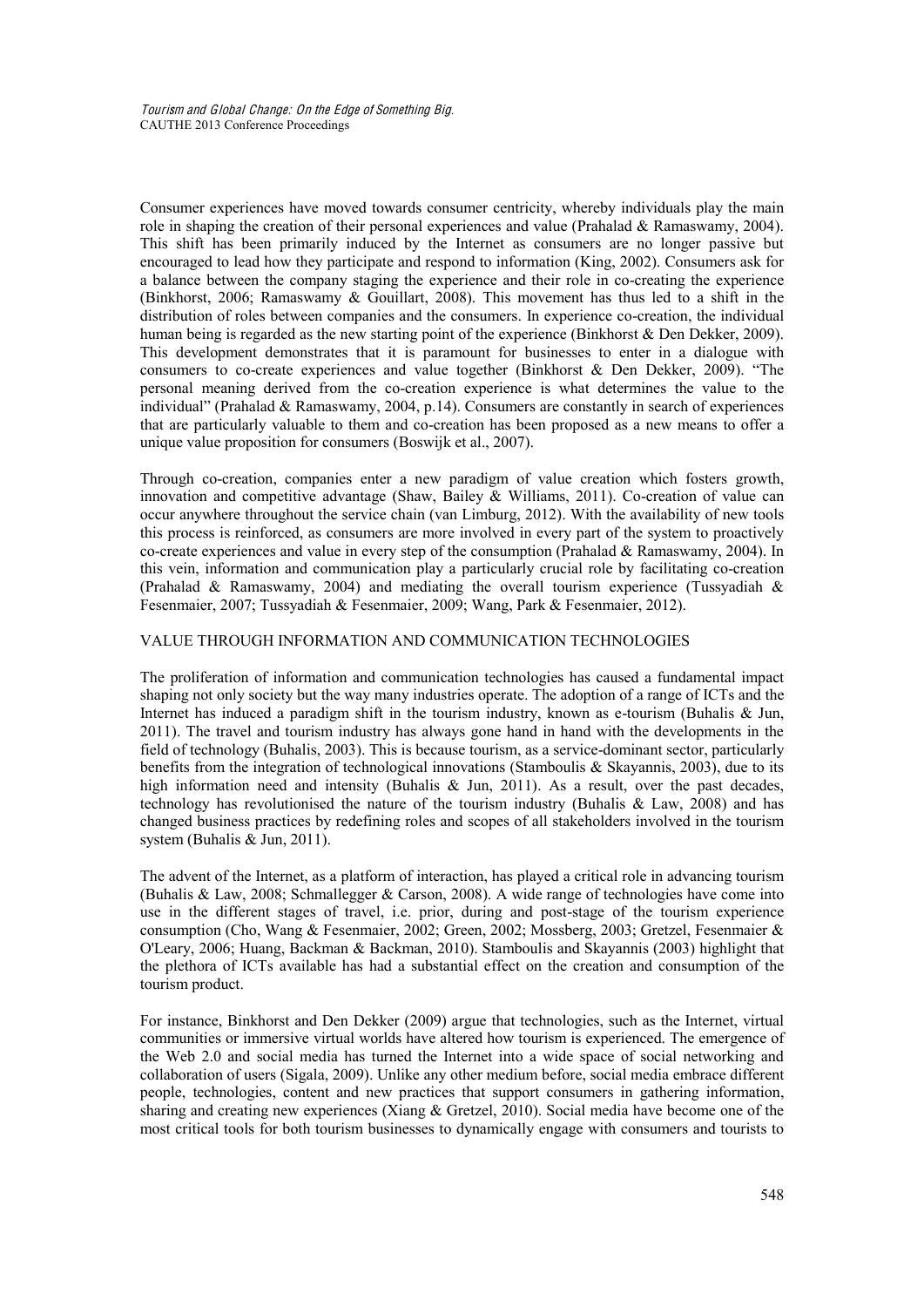instantly re-create and share their experiences with others (McCarthy & Wright, 2004). As a result the social and interactive nature of ICTs, online spaces and user-generated content (Di Gangi & Wasko, 2009) facilitates the dual company-consumer co-creation of experiences and value on an unprecedented level.

At the same time, mobile technologies are critical in amplifying the use of these services for tourists on the move (Schmidt-Belz, Nick, Poslad & Zipf, 2002). Mobile devices have evolved to be transportable smart computers that can be accessed almost unlimited anywhere and anytime (Wang et al., 2012). With a plethora of ICTs available used by the tourist along every step of the tourism experience, new opportunities for a conjoint co-creation of experiences and value arise.

For instance, with the implementation of ICTs, the ways in which tourism experiences are delivered have become more and more differentiated (Sundbo & Hagedorn-Rasmussen, 2008). Moreover, Gretzel and Jamal (2009) predict that new types of technologies will generate a whole range of new tourism experiences. Technology functions as mediator of experiences and at the same time can become an experience itself (McCarthy & Wright, 2004). ICTs hence provide versatile instruments in the enhancement or creation of new types of tourism experiences. Literature confirms the benefit of embracing ICTs as an enhancer of conventional tourism experiences, which multiplies co-creation experiences (Prahalad & Ramaswamy, 2004), generates richer experiences (Tussyadiah & Fesenmaier, 2007) and yields more personalised experiences (Niininen, Buhalis & March, 2007; Sandström, Edvardsson, Kristensson & Magnusson, 2008). Taking these developments into account, it is without a doubt that ICTs have a significant impact on the nature of tourism experiences (Crouch & Desforges, 2003; Stamboulis & Skayannis, 2003; Tussyadiah & Fesenmaier, 2007; Tussyadiah & Fesenmaier, 2009). The critical question to raise is how to use the potential of both co-creation and ICTs in generating meaningful experiences and value.

# THE ENHANCMENT OF TOURISM EXPERIENCES

Beyond traditional experience co-creation, technologies will be critical to create enhanced tourism experiences (van Limburg, 2012). Technologies, in particular the Internet, have rendered individuals more empowered in their search for experiences and extraordinary value (Buhalis & Law, 2008). By taking advantage of the number of ICTs available, tourists have transformed into connected consumers striving after valuable technology enhanced experiences (Prahalad & Ramaswamy, 2004; Gretzel et al., 2006; Andersson, 2007; Günther & Hopfinger, 2009; Tsiotsou & Ratten, 2010). As a result, this paper suggests that the recent technological advancements provide unexploited opportunities for the travel and tourism industry to enhance and add value to co-creation experiences.

By embracing ICTs, tourism organisations are able to create enhanced experiences with tourist throughout their journey from early inspiration to the on-site travel experience and post travel recollection in the online world. Binkhorst and Den Dekker (2009) underline the role of ICTs as a major element in the co-creation of tourism experiences by allowing companies and tourists to engage through multiple platforms. These include technologies in all travel stages, for instance, websites, mobile devices, portable city guides, travel guides, virtual life environments or enhanced hotel rooms.

The pre-travel and post-travel stages, as socially intense phases (Gretzel  $\&$  Jamal, 2009), are predestined for the integration of ICTs to foster interaction, engagement and co-creation among tourism providers, tourists and other tourism consumers alike. Technological solutions such as virtual reality systems are particularly useful in fostering a virtual engagement and enabling the tourist to preand post-experience the tourism product online (Huang et al., 2010). In order to enhance tourism experiences, it will be crucial for businesses to extend their sphere of activity to the virtual space to intensify engagement, extend experience co-creation and offer a higher value proposition to the tourist in the online world.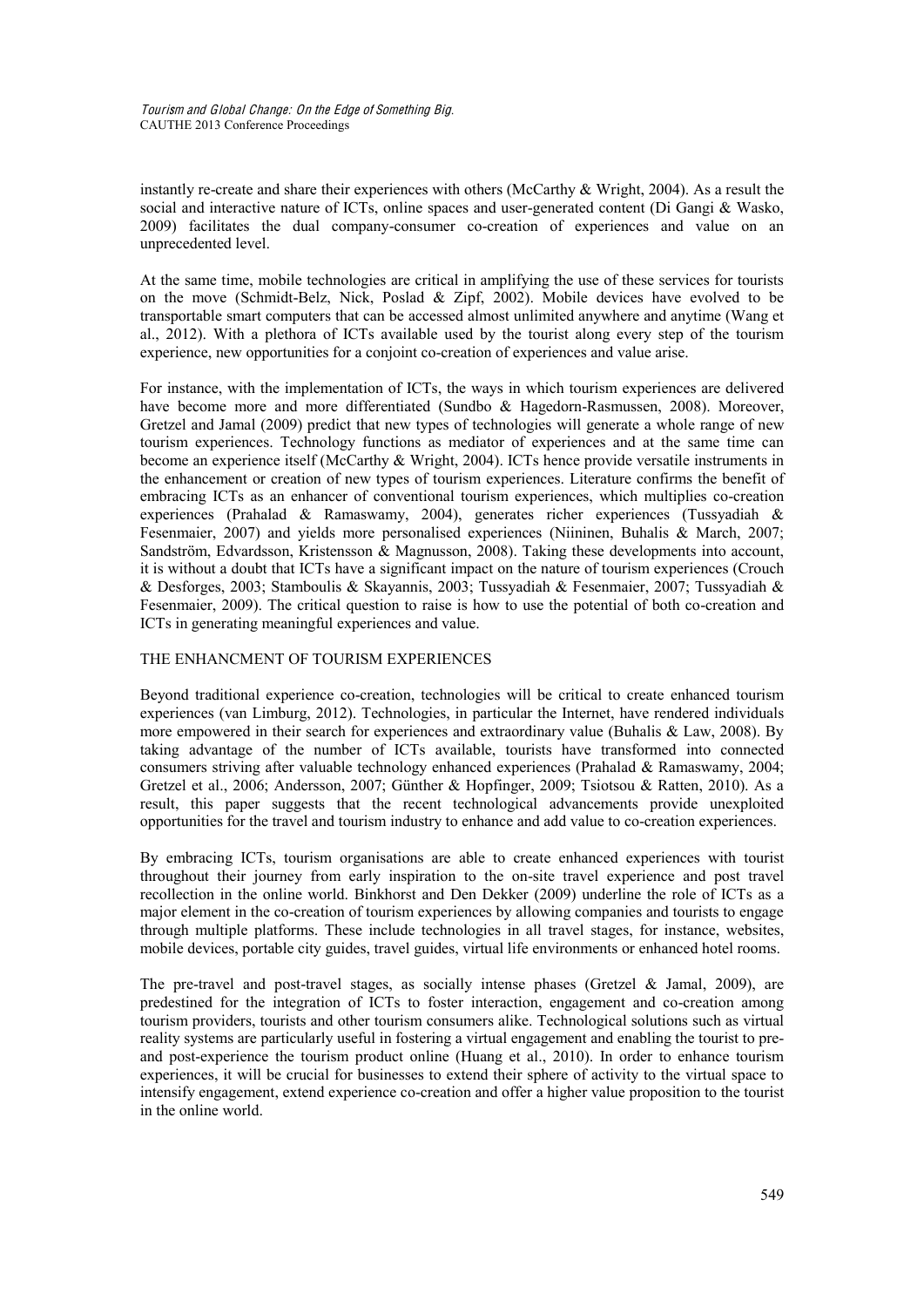While being immersed in the tourism destination, mobile technologies provide key instruments in enhancing the movement through the physical tourism space. Location based services as well as context-based services play an increasingly important role for tourism (Beer et al., 2007, Grün et al., 2008). These services offer instant access to information, videos or recommendation sites, relevant to the current location, which is crucial for both tourism providers and consumers to connect, exchange and engage through these services on-site (Green, 2002). While being connected to social media applications, such as Facebook, Twitter or Foursquare, tourists can interact in an instant in exchanging and sharing their experiences, photos and social activities during the trip online (Wang et al., 2012). The tourism experience becomes an almost real-time shared adventure that is co-constructed with the connected social network of tourism providers, friends, followers and other tourists online. Mobile technologies constitute the key in taking the social dimension of the Web 2.0 and social media to a mobile, ubiquitous level to allow for experiences to be enhanced, intensified and co-created anywhere and anytime.

With the increasing the competition and emulation of experiences, travel and tourism businesses need to explore opportunities to dynamically create enhanced tourism experiences. The continuous increase of the value proposition offered to the tourist constitutes the utmost priority in experience creation. In light of the latest advancements in co-creation and technology, this paper suggests the need to develop a value progression that takes these factors into account. To provide a better understanding for tourism businesses on how to strategically enhance experiences and value, a Tourism Experience Value Matrix has been developed, in Figure 1. This model depicts progressing value driven by two axes of increasing intensity of co-creation and intensity of technology. Resulting from the gradual intensification of both axes, this model conceptually differentiates between four major types of tourism experiences, including:

1) conventional tourism experience, 2) co-creation tourism experience, 3) technology tourism experience and 4) fully technology-enhanced tourism experience, which are discussed in detail below.



Figure 1: Tourism Experience Value Matrix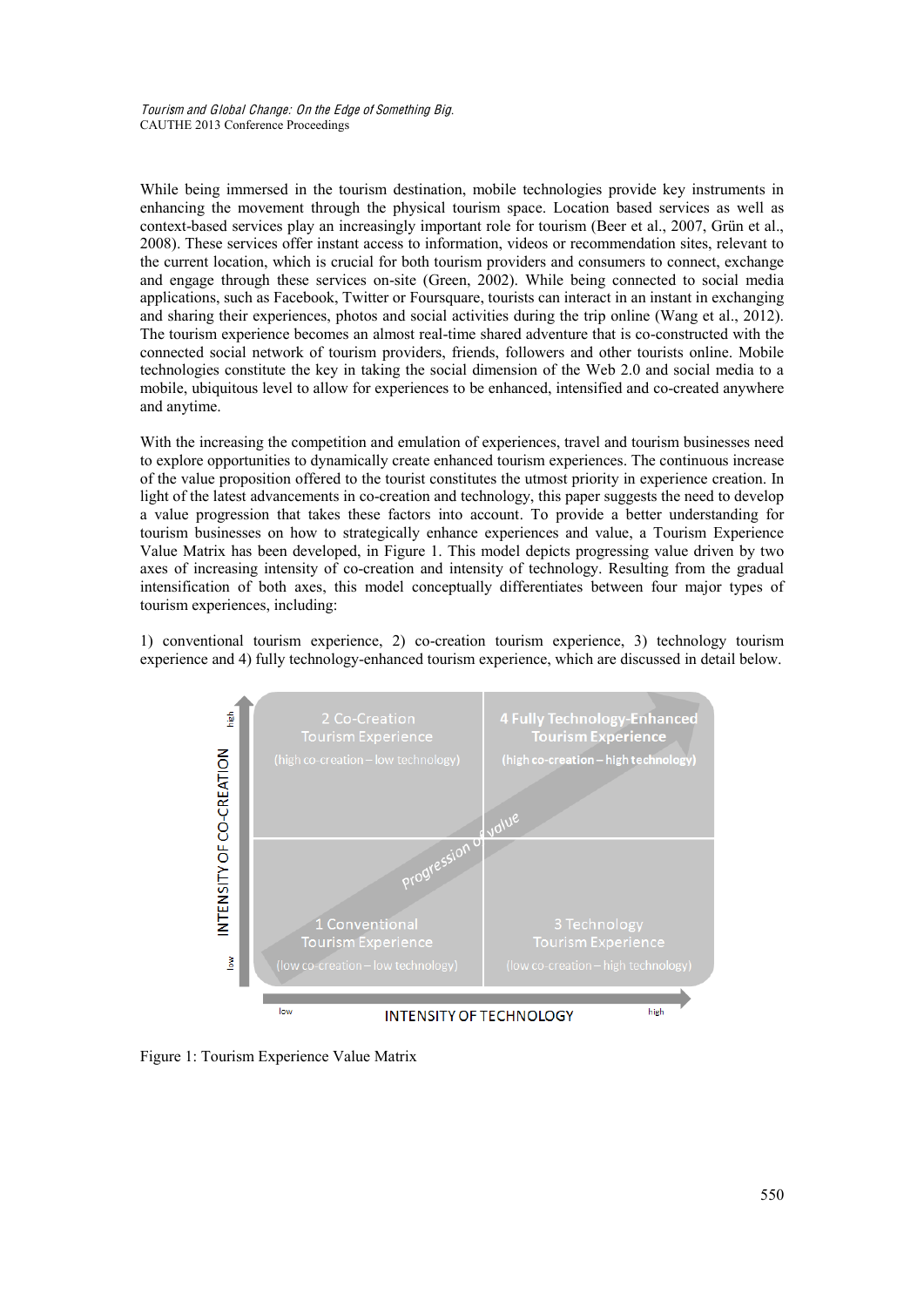# Conventional Tourism Experience

Conventional tourism experiences determine experiences as originally suggested in the experience economy by Pine and Gilmore in the 1990s. This type of experience is characterised by a companycentric approach of creating a pre-fabricated experience and delivering it to a mainly passive tourist consumer. Accordingly, the consumer's level of involvement, interaction and participation in the creation and production of the experience is relatively low and only occurs at the final consumption stage of the experience. In this particular type of experience, technology does not constitute an integral part, neither in the production nor in the consumption of the experience. This type of experience, so scholars of the experience economy argue, generates higher value for the tourists compared to products and services. While this may be true for a comparison to services, in light of the theoretical and practical advancements in the realm of experiences, it appears that this type of staged, conventional experience generates the least value for tourist consumers.

### Co-Creation Tourism Experience

Co-creation tourism experiences can be considered as experiences that are not only passively staged but rather actively shaped and created by the tourist consumer in conjunction with the company. With the increasing intensification of co-creation, the tourism experience becomes more consumer-oriented and interactive resulting in a higher level of value being obtained. However, in the current understanding of co-creation experiences, as defined in literature (Prahalad & Ramaswamy, 2004; Boswijk et al., 2007; Ramaswamy & Gouillart, 2008; Binkhorst & Den Dekker, 2009; Ramaswamy, 2009; 2011), co-creation lacks in the integration of technology. Without implementing ICTs, cocreation is restricted to interactions and engagement in the real world and offline spaces. This provides evidence for a restriction of interactions and engagement in the real world and offline spaces only. Considering the unexploited potential inherent in technology, it can be argued that co-creation would benefit from integrating ICTs. It could be extended to virtual spaces to co-create in pre- and post-travel phases online, intensify the timeframe of the tourist engagement and add value to the overall experience. Van Limburg (2012) underscore that the co-creation environment must be open for the potential brought by emerging ICTs, through which competitiveness by co-creation of value can be achieved (Shaw et al., 2011).

### Technology Tourism Experience

Technology tourism experiences can be regarded as third experience type depicted in the matrix above. This type of experience is determined by a high level of technology use, which due to the low level of consumer involvement remains predominantly company-centric. Technologies are adopted for the company-internal facilitation of delivering tourism experiences. This kind of experience was mostly prevalent before the era of the Web 2.0 and social media. For instance, Web 1.0 noninteractive websites, distribution systems, reservations systems among a wide range of technological applications (Buhalis  $\&$  Jun, 2011), had a massive impact on facilitating and improving the delivery of the tourism experience, while not allowing for tourists to interact, participate or co-create. Accordingly, the associated level of value is moderate due to a lack of involvement and possibilities of active co-creation of experiences on the part of the tourist.

# Fully Technology-Enhanced Tourism Experience

In light of the recent developments and existing shortcomings of experiences as highlighted above, this paper suggests that the ultimate goal is to create experiences that maximise the potential offered by both elements co-creation and technology. Considering that staged experiences generate high value for consumers (Pine and Gilmore, 1999) and co-creation yields even higher value for consumers (Binkhorst & Den Dekker, 2009), this effect is intensified when the potential of technology unfolds. This paper therefore proposes that by concurrently increasing the intensity of co-creation and the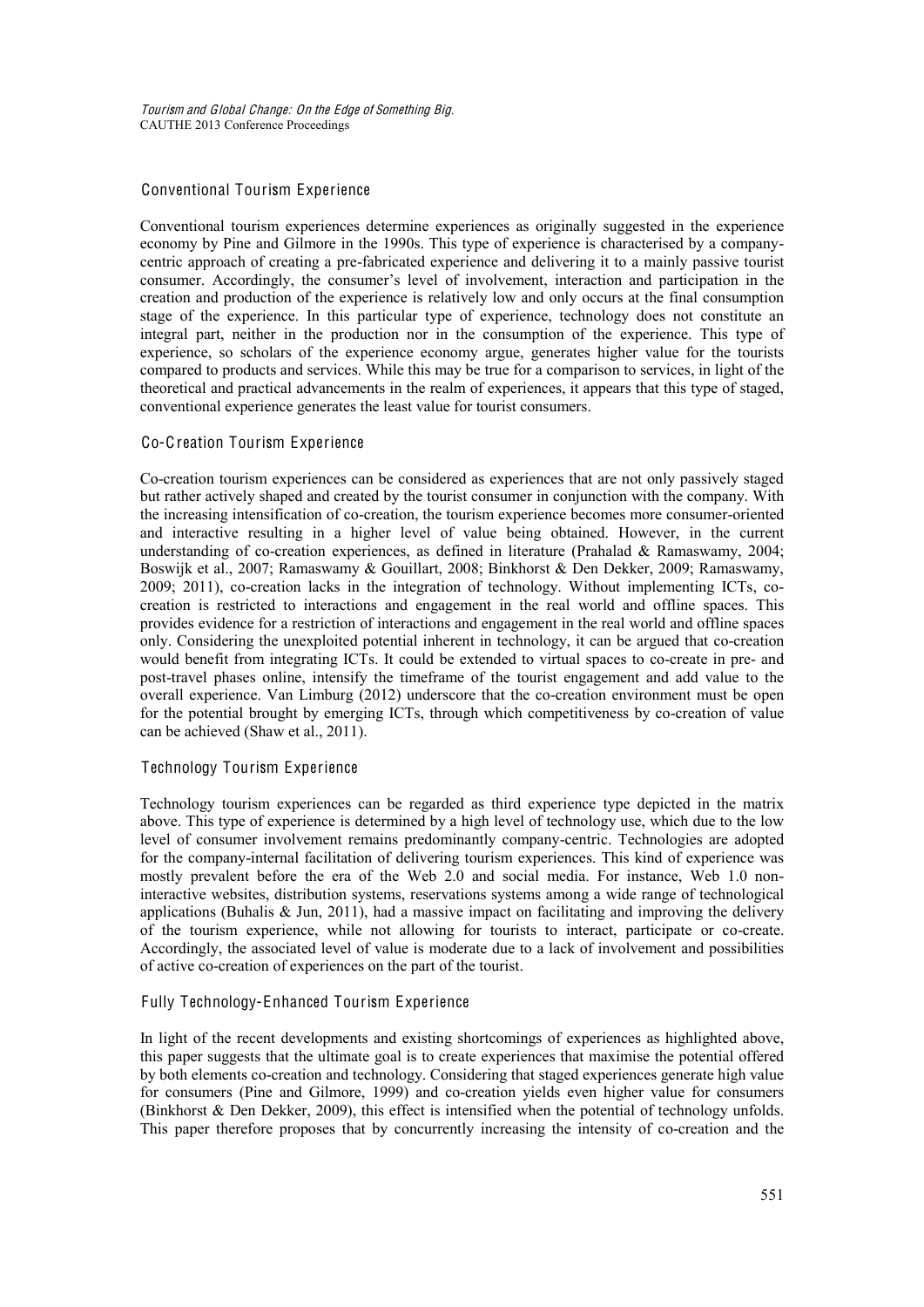intensity of technology, the highest value proposition for tourists can be achieved. As a result, this study thus puts forward the term Fully Technology-Enhanced Tourism Experience, as the ultimate and most desirable type of experience generating the highest level of value. In reflecting the social, interactive dimension of co-creation and the integration of technology, this experience is realised when a tourist is highly involved, actively participating and co-creating by using various ICTs to empower this very process. This experience can be considered as the most differentiated and valuable type of contemporary experiences. Scholars confirm the postulated positive progression of value, as the implementation of ICTs enhances experiences (Arnold  $\&$  Geser, 2008), provides more satisfaction due to access and availability of services (Law, Leung & Buhalis, 2009) and creates more meaningful interrelations between the consumer and the experience environment (Binkhorst & Den Dekker, 2009). ICTs therefore need to be considered as the key instrument for travel and tourism businesses in enhancing experiences and co-creation and adding value for and with the tourist consumer.

### CONCLUSIONS AND IMPLICATIONS

This conceptual paper has provided a discussion of the notion of enhancing tourism experiences. The review of literature indicated that recently, tourism experiences have not only been co-created but are also increasingly technology enabled. In light of the lack of studies discussing the enhancement of tourism experiences, this paper has set out to assess the role of both co-creation and technology in the creation of contemporary tourism experiences and added value. The main contribution of this paper is the development of a four-quadrant Tourism Experience Value Matrix, which suggests the need to maximise value by increasing the intensity of both co-creation and technology use at the same time. This model, by differentiating between four major types of tourism experiences, provides critical implications for the creation and management of tourism experiences for theory and practice.

For travel and tourism organisations, it is paramount to identify what particular type of tourism experience they are currently creating and what measures can be adopted to enhance experiences by intensifying co-creation or technology use respectively. As the most valuable tourism experience of the present and future is the one that offers both a maximum level of co-creation and technology contemporaneously, the matrix provides a useful tool for analysis to pinpoint unexplored potential for the enhancement of experiences. In terms of theory, this study is in line with the need for further experience research by developing a four-quadrant experience matrix that reflects the recent theoretical developments, conceptually advances the notion of value progression and provides a better understanding in differentiating tourism experience types. Future research is therefore needed to build upon this conceptual approach and employ the Tourism Experience Value Matrix empirically. In adopting the matrix as an instrument, future studies could analyse tourism businesses in terms of their respective value propositions offered and types of experiences created. Beyond the travel, tourism and hospitality industry, a more elaborated understanding of how to enhance experiences could benefit any experience-intense sector interested on the realisation of contemporary, innovative and competitive experiences.

### **REFERENCES**

Addis, M. & Holbrook, M.B. (2001). On the conceptual link between mass customisation and experiential consumption: An explosion of subjectivity. Journal of Consumer Behaviour, 1(1): 50-66.

Andersson, T.D. (2007). The tourist in the experience economy. Scandinavian Journal of Hospitality and Tourism,  $\pi(1)$ : 46-58.

Arnold, D.B. & Geser, G. (2008). The epoch research agenda for the applications of icts to cultural heritage excellence in processing open cultural heritage. Paper presented at the Archaeolingua, Budapest.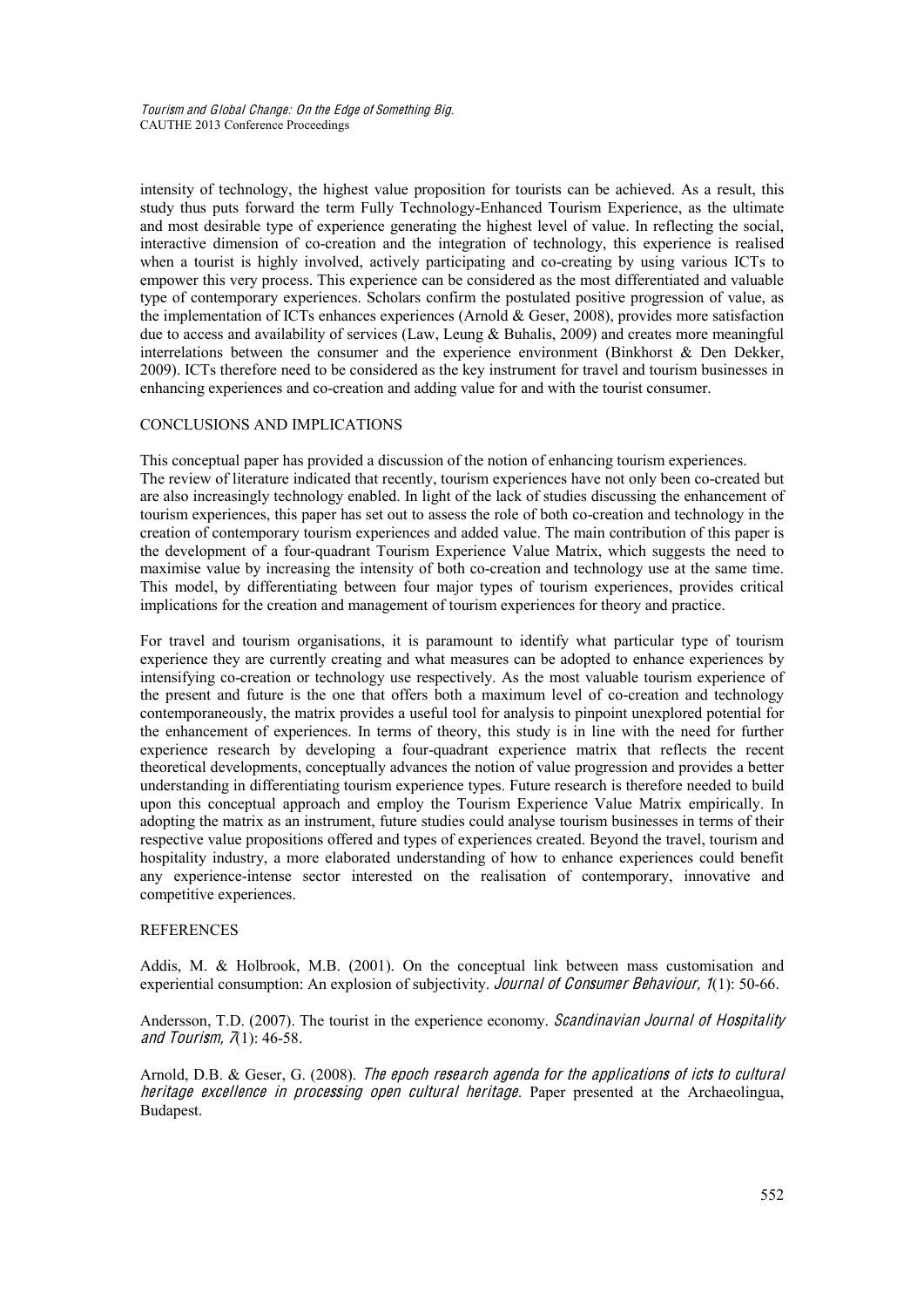Touris<sup>m</sup> and Global Chang<sup>e</sup>: On <sup>t</sup>h<sup>e</sup> Edg<sup>e</sup> <sup>o</sup>f Something Big. CAUTHE 2013 Conference Proceedings

Beer, T., Fuchs, M., Höpken, W., Rasinger, J. & Werthner, H. (2007). CAIPS: A context-aware information push service in tourism. In M. Sigala, L. Mich, & J. Murphy, (Eds.), Information and <sup>c</sup>ommunication in <sup>t</sup>ouris<sup>m</sup> 2007, (pp. 129-140). New York: Springer.

Binkhorst, E. (2006). The co-creation tourism experience Paper presented at the  $XV$  International Touris<sup>m</sup> and Leisur<sup>e</sup> Symposium, Barcelona.

Binkhorst, E. & Den Dekker, T. (2009). Agenda for co-creation tourism experience research. Journal <sup>o</sup>f Hospitality Marketing & Manag<sup>e</sup>ment, 18(2/3): 311-327.

Boswijk, A., Thijssen, T. & Peelen, E. (2007). The experience economy: A new perspective. Amsterdam: Pearson Education.

Buhalis, D. (2003). *Etourism: Information technology for strategic tourism management*. Harlow, UK: Prentice Hall.

Buhalis, D. & Jun, S.H. (2011). E-tourism. Contemporary tourism reviews. Retrieved from

Buhalis, D. & Law, R. (2008). Progress in information technology and tourism management. 20 years on and 10 years after the internet. The state of etourism research. Tourism Management, 29(4): 609– 623.

Caru, A. & Cova, B. (2003). Revisiting consumption experience. Marketing Theory, 3(2): 267-286.

Cho, Y.-H., Wang, Y. & Fesenmaier, D.R. (2002). The web-based virtual touri in tourism marketing. Journal <sup>o</sup>f Travel & Touris<sup>m</sup> Marketing, 12(4): 1-17.

Cohen, E. (1979). A phenomenology of tourist experiences. So<sup>c</sup>iology, 13(2): 179-201.

Crouch, D. & Desforges, L. (2003). The sensuous in the tourist encounter. Tourist Studies,  $\mathcal{F}(1)$ : 5-22.

Darmer, P. & Sundbo, J. (2008). Introduction to experience creation. In J. Sundbo & P. Darmer (Eds.), *Creating experiences in the experience economy*, (pp. 1-12). Cheltenham: Edward Elgar.

Di Gangi, P. & Wasko, M. (2009). The co-creation of value: Exploring user engagement in usergenerated <sup>c</sup>onten<sup>t</sup> <sup>w</sup>ebsite<sup>s</sup>.

Green, N. (2002). On the move: Technology, mobility, and the mediation of social time and space. The Information Society, 18(4): 281-292.

Gretzel, U., Fesenmaier, D.R. & O'Leary, J.T. (2006). The transformation of consumer behaviour. In D. Buhalis & C. Costa (Eds.), Tourism business frontiers: Consumers, products and industry, (pp. 9-18). Oxford: Elsevier.

Gretzel, U. & Jamal, T. (2009). Conceptualizing the creative tourist class: Technology, mobility, and tourism experiences. Touris<sup>m</sup> Analysis, 14(4): 471-481.

Grönroos, C. (2000). Service <sup>m</sup>anagemen<sup>t</sup> and <sup>m</sup>arketing. A <sup>c</sup>ustome<sup>r</sup> <sup>r</sup>elationship approach. (2nd ed.). Chichester: John Wiley & Sons.

Grün, C., Schwinger, W., Pröll, B. & Retschitzegger, W. (2008). Context-awareness in mobile <sup>t</sup>ouris<sup>m</sup> guides. Handbook <sup>o</sup>f <sup>r</sup>esearch on <sup>m</sup>obil<sup>e</sup> <sup>m</sup>ultimedia. (2nd ed.), (pp. 298-314).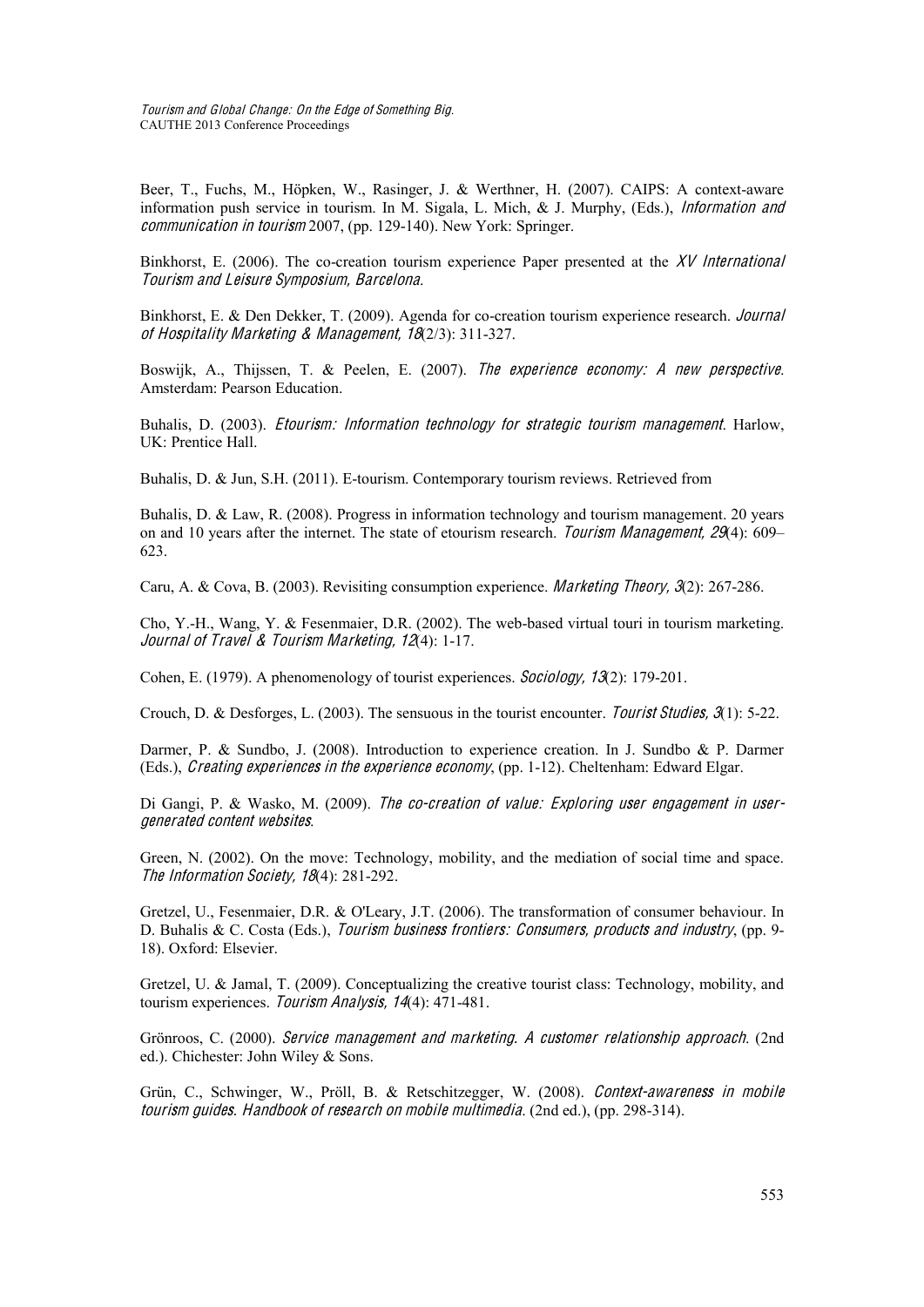Günther, A. & Hopfinger, H. (2009). Neue medien – neues reisen? Wirtschafts- und kulturwissenschaftliche perspektiven der etourismus forschung. Zeitschrift für Tourismuswissenschaft,  $1(1)$ : 121-150.

Holbrook, M.B. & Hirschman, E.C. (1982). The experiential aspects of consumption - consumer fantasies, feelings, and fun. Journal <sup>o</sup>f Consume<sup>r</sup> Research, 9(2): 132-140.

Huang, Y.-C., Backman, S.J. & Backman, K.F. (2010). The impacts of virtual experiences on people's travel intentions. Paper presented at the ENTER 2010, Lugano, Switzerland.

King, J. (2002). Destination marketing organisations-connecting the experience rather than promoting the place. Journal of Vacation Marketing, 8(2): 105-108.

Law, R., Leung, R. & Buhalis, D. (2009). Information technology applications in hospitality and tourism: A review of publications from 2005 to 2007. Journal of Travel & Tourism Marketing, 26(5-6): 559-623.

MacCannell, D. (1973). Staged authenticity: Arrangements of social space in tourist settings. American Journal <sup>o</sup>f So<sup>c</sup>iology, 79(3): 589-603.

McCarthy, J.C. & Wright, P.C. (2004). Technology <sup>a</sup><sup>s</sup> <sup>e</sup>xperience. Cambridge, MA: MIT Press.

Morgan, M., Lugosi, P. & Ritchie, J.R.B. (2010). Th<sup>e</sup> <sup>t</sup>ouris<sup>m</sup> and leisur<sup>e</sup> <sup>e</sup>xperience: Consume<sup>r</sup> and <sup>m</sup>anagerial perspective<sup>s</sup>. Bristol: Channel View.

Moscardo, G. (2009). Understanding tourist experience through mindfulness theory. In M. Kozak & A. DeCrop (Eds.), Handbook <sup>o</sup>f <sup>t</sup>ourist behavior, (pp. 99-115). New York: Routledge.

Mossberg, L. (2003). Att skapa upplevelser: Från ok till wow. Lund: Studentliteratur.

Niininen, O., Buhalis, D. & March, R. (2007). Customer empowerment in tourism through consumer centric marketing (ccm). Qualitativ<sup>e</sup> Marke<sup>t</sup> Research: An International Journal, 10(3): 265-281.

Pine, J.B. & Gilmore, J.H. (1999). Th<sup>e</sup> <sup>e</sup>xperience economy: Work i<sup>s</sup> <sup>a</sup> <sup>t</sup>heatr<sup>e</sup> and <sup>e</sup>very business <sup>a</sup> stag<sup>e</sup>. Cambridge: Harvard Business School.

Prahalad, C.K. & Ramaswamy, V. (2004). Co-creation experiences: The next practice in value creation. Journal <sup>o</sup>f Interactiv<sup>e</sup> Marketing, 18(3): 5-14.

Ramaswamy, V. (2009). Co-creation <sup>o</sup>f valu<sup>e</sup> *–* <sup>t</sup>oward<sup>s</sup> an <sup>e</sup>xpanded paradig<sup>m</sup> <sup>o</sup>f valu<sup>e</sup> <sup>c</sup>reation, Marketing Review St. Gallen.

Ramaswamy, V. (2011). It's about human experiences.....And beyond, to co-creation. *Industrial* Marketing Management,  $40(2)$ : 195-196.

Ramaswamy, V. & Gouillart, F. (2008). Co-creating strategy with <sup>e</sup>xperience <sup>c</sup>o-creation.

Sandström, S., Edvardsson, B., Kristensson, P. & Magnusson, P. (2008). Value in use through service experience. Managing Service Quality, 18(2): 112-126.

Schmallegger, D. & Carson, D. (2008). Blogs in tourism: Changing approaches to information exchange. Journal of Vacation Marketing, 14(2): 99-110.